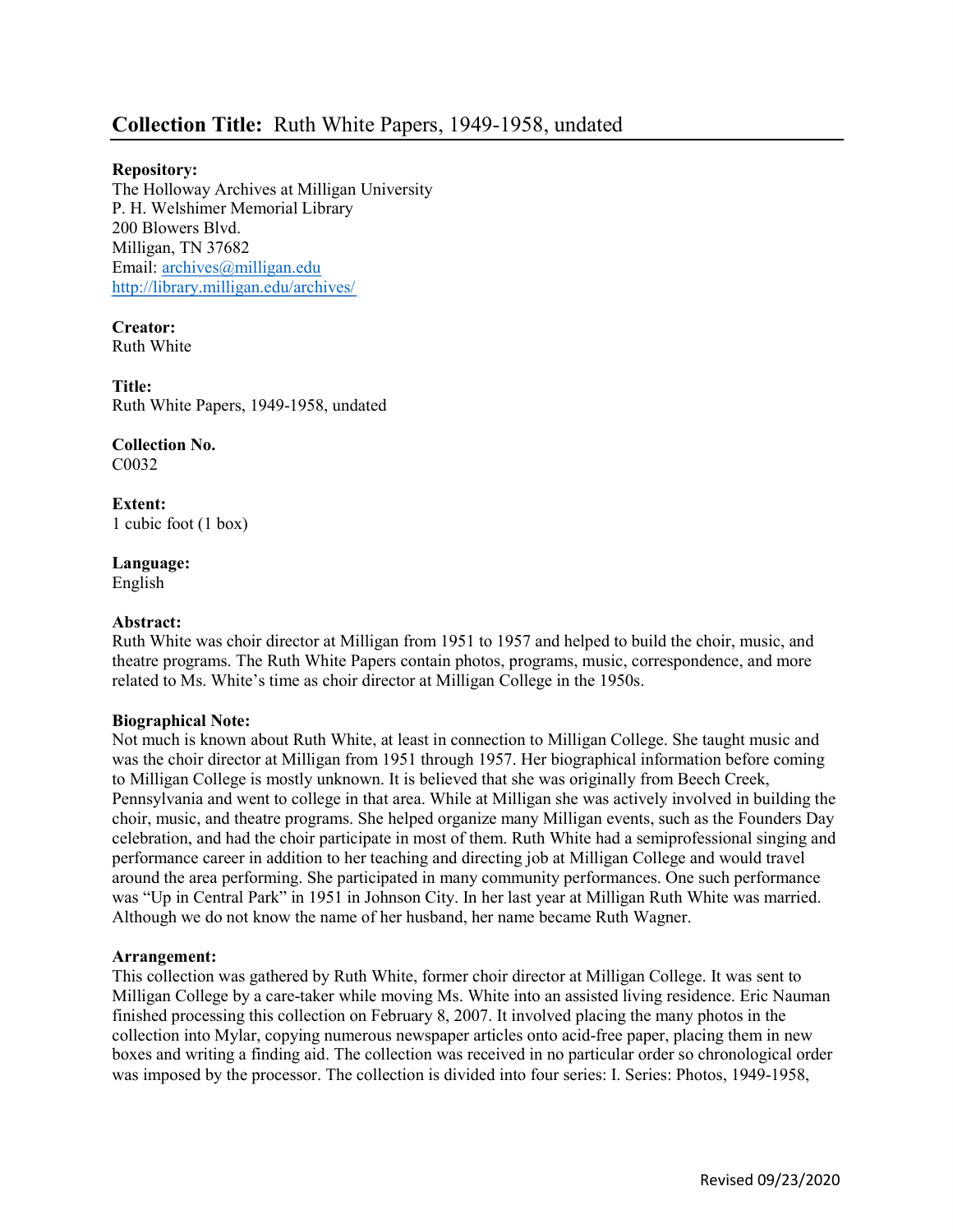undated; II. Series: Milligan College Choir, 1951-1955, undated; III. Series: Personal Correspondence, 1951-1956, undated; IV. Series: Papers: 1949-1957, undated.

## Scope and Content Note:

This collection contains photos, newspaper clippings, choir programs, personal correspondence, and various other papers from Mrs. Ruth White. The materials in this collection range from 1949 to 1958 and include undated material. There is one box with four series in this collection.

The photos series spans 1949 to 1958 and include undated material. This collection contains many photos, many of them in excellent condition. These photos are of a variety of subjects such as choir events, theatrical productions, historic individuals of Milligan College, and various Milligan College activities. In some of the photos the subjects are identified, however, in many the subjects are not identified. Many of the photos are also not dated.

The Milligan College Choir series spans 1951 to 1955 and includes undated material. This series contains materials related to Ruth White and the Milligan College Choir. It includes concert programs, newspaper articles, scripts, song lists, sheet music, materials related to choir tours, as well as other miscellaneous, choir-related materials. When possible, these materials were arranged in chronological order from 1951 to 1955. There is also a separate folder within the dated category that contains materials related to the 1955 choir tour. There is also a folder containing non-dated choir-related materials.

The Personal Correspondence series spans 1951 to 1956 and includes undated material. This series contains a variety of mailings and letters to Ruth White. Included in this collection are personal letters from family and friends, mostly from Beech Creek, Pennsylvania. Also included in the collection is business correspondence related to her job as choir director at Milligan College. Senders of these letters include the President of Milligan College Dean Walker, prospective students, public school officials, organizations for whom the choir performed, businesses and associations who were advertising products or services. There is also a separate category for fan mail to Ruth White in response to television performances. The correspondence in this series was arranged in chronological order and separated by year. Some of the materials were not dated and they were placed in a separate folder.

The Papers series spans 1949 to 1957 and includes undated material. This series is a compilation of materials that Ruth White collected before, during, and after her term as Milligan College choir director. It contains many materials that have a variety of classifications and subjects. It includes newspaper articles, church bulletins, brochures, programs from theatrical performances, cast lists, as well as many other types of materials. Some of the subjects of this series are Ruth White's vocal and theatrical performances, performances by students of Ruth White, local theatrical performances, subjects related to Johnson City and the surrounding area, as well as subjects having no relevance to Milligan College or east Tennessee. The series was arranged in chronological order and separated by year. Part of the series was not dated and was placed in a separate, marked folder.

Administrative Information Acquisition Information Accession 01-02-2007

Access Restrictions: Collection is open for research.

The archivist reserves the right to determine on a case-by-case basis if certain folders within the collection that have been requested for viewing cannot be made available due to various restriction compliance,